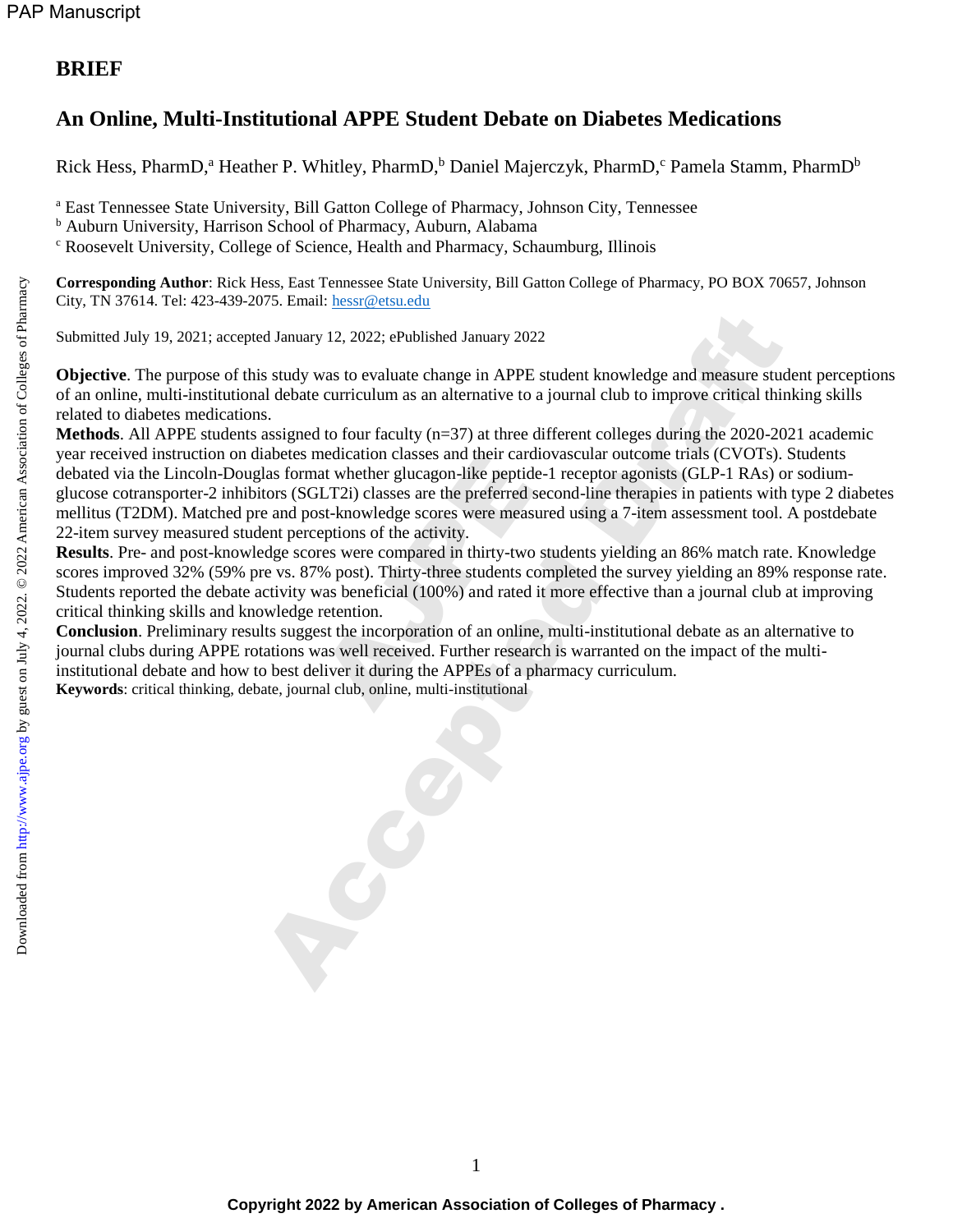### **INTRODUCTION**

Pharmacy education outcomes and standards emphasize the need for experiences and assessments that are designed to transform the learner into one who can problem solve, evaluate literature, synthesize information, and make evidencebased, patient-centered clinical judgements.1,2 The experiential education environment provides multiple opportunities to evaluate whether students have acquired the necessary skills to achieve these outcomes.<sup>3,4</sup> Journal clubs are one pedagogical method to assess critical thinking and problem-solving skills during advanced pharmacy practice experiences (APPEs). However, their limitations often include a highly structured and rehearsed presentation that may lack depth, a superficial echoing of the strengths and weaknesses as stated by the authors, failing to arrive at their own conclusions, and/or misapplying the results to patient care. 5-7

The use of debates in the experiential educational environment may overcome some of the shortcomings of journal club presentations. Debates require the exercise of logic, critical thinking skills, clear spontaneous communication, increased breadth of evaluated literature, and a more robust and engaging educational value for attendees. 8-10 Students must demonstrate that they can analyze and synthesize literature to argue their position, refute the opposition when necessary and apply data to real life scenarios. Thus, a debate more closely reflects the problem solving skills that are necessary for clinical decision-making during direct patient encounters and collaborative discussions with team members. Furthermore, the communication skills used to justify one's position and persuade the observer, parallels the actions that pharmacists employ when advocating for patients to the health care team.

Debates as a component of the didactic pharmacy curriculum have been previously described.<sup>10-15</sup> The majority of the outcomes in these studies include student-reported improvements in skills such as critical thinking, literature evaluation, clinical decision making, communication, and teamwork. Knowledge-based outcomes were less reported, but demonstrated some improvement.<sup>12</sup> Overall, debates have been well received by students as a teaching method. Given the effectiveness of debates in improving student knowledge, literature evaluation skills and communication abilities, it seems that debates are underutilized in pharmacy education.<sup>10</sup>

The use of debates during APPEs as an alternative to journal clubs during APPEs is not well studied.<sup>16,17</sup> Toor et al concluded debates could be employed to teach literature evaluation skills, but some participants reported they had not completed a journal club therefore a fair comparison was impossible.<sup>16</sup> Recently, Steuber and colleagues found no differences in knowledge scores among participants who participated in both debates and journal clubs.<sup>17</sup> Nonetheless, debates during experiential education can be considered as an alternative to journal clubs; however impediments may include higher faculty workload and time commitment, a lack of evaluation tools, and potential difficulty in judging student performances to provide meaningful feedback.<sup>7</sup> communication, and teamwork. I<br>verall, debates have been well restudent knowledge, literature ev<br>accy education.<sup>10</sup><br>Es as an alternative to journal clust to teach literature evaluation sk<br>ir comparison was impossible.<sup>1</sup><br>

Debates in pharmacy education have traditionally been conducted with students debating fellow classmates within the same institution. However, more recently, virtual meeting technology provides an opportunity for multi-institutional collaboration. A multi-institutional debate format creates unique opportunities for students to interact with a more diverse group of peers and participate in cooperative learning---an educational strategy known to advance critical thinking beyond the potential of the individual learning.<sup>18</sup> Benefits of a multi-institutional debate format may include improving communication and collaboration skills, inspiring cooperation and competition to enhance learning, and fostering a greater sense of community. Online platforms can aid scheduling, expand participation and eliminate geographic barriers. Moreover, the newfound familiarity with virtual meeting technology resulting from the COVID-19 pandemic has opened the door to expand experiential education activities to include multi-institutional interactions.<sup>19</sup>Luc and colleagues demonstrated that a multi-institutional debate-style journal club with surgical trainees improved exam scores and was preferred by participants over traditional journal club.<sup>20</sup> To our knowledge, no research has measured the impact of multiinstitutional APPE student debate as an alternative to a journal club. The purpose of this pilot study was to evaluate change in APPE student knowledge and measure student perceptions of an online, multi-institutional debate curriculum as an alternative to a journal club to improve critical thinking skills related to diabetes medications. From the acceptations and the processor of the acceleration of the case is a more probable. Thus a more on the proposition of a more and the proposition and the proposition and the more and the proposition of the american

#### **METHODS**

Faculty at three colleges of pharmacy developed and agreed upon the learning objectives, pre-debate content, debate procedures, and assessment metrics. At the beginning of the 2020-2021 academic year, faculty coordinated ambulatory care APPE calendars with the goal of scheduling debates at least three weeks from the start of each rotation. Debates began as early as May 2020 and continued through April 2021. Faculty oriented their students to the debate activity (ie, format, evaluation rubric) and provided access to shared, online resources via a free learning management system (Open Canvas). At their discretion, each faculty member provided pre-debate preparations on diabetes medications and cardiovascular outcome trials (CVOTs). Each of the three institutions provided one to three students who were expected to actively participate. Debate teams could be comprised of students from the same institution or mixed between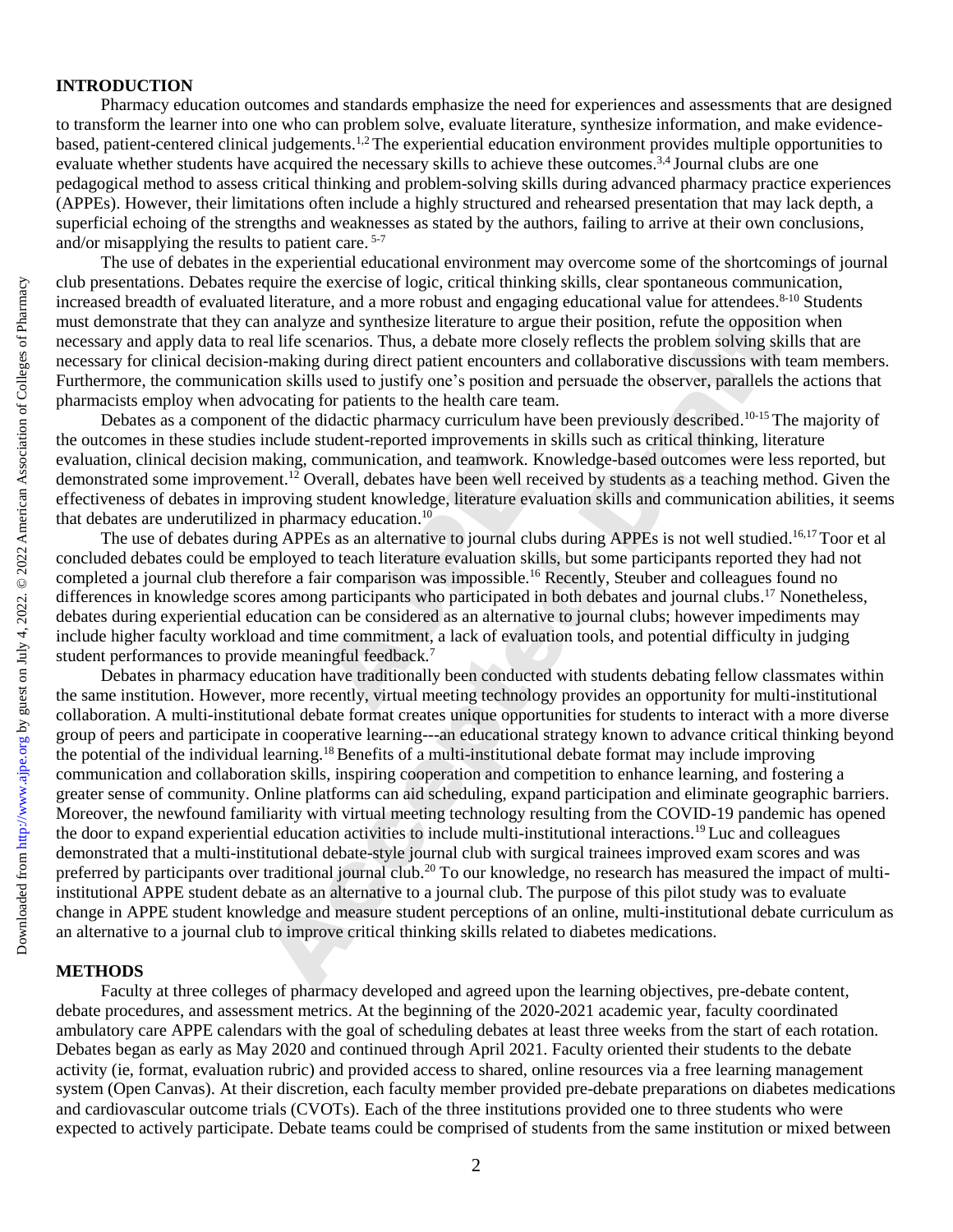institutions in order to create balanced groups. Team positions were determined on the day of the debate by coin toss, thus students had to prepare for both viewpoints. Students debated synchronously via videoconference using the Lincoln-Douglas format (Table 1) whether glucagon-like peptide-1 receptor agonists (GLP-1 RAs) or sodium-glucose cotransporter-2 inhibitors (SGLT2i) classes are the preferred second-line therapies in patients with type 2 diabetes mellitus (T2DM). This debate format was chosen because it is the most common debate method employed in pharmacy education research. A debriefing with all participants immediately followed the conclusion of the debate. Individual faculty reviewed rubric evaluations with their respective learners by the conclusion of the rotation.

An online 7-item multiple choice and short answer knowledge assessment was collaboratively designed by the faculty and administered at the beginning and end of APPEs. Pre- and post- scores were matched for each student using a unique identifier code, allowing for intra-student analysis of knowledge change. A 22-item post-debate survey was created using a 5-point Likert scale (strongly agree to strongly disagree) to measure student perceptions in the achievement of the learning objectives and of the collaboration experiences with students from other institutions. A survey link was emailed to all students after completion of the APPE with a second email reminder approximately one week later. Both instruments were piloted and revised during the 2019-2020 APPE academic year after five scheduled debates. Primary adjustments to the surveys included knowledge question revisions and addition of a patient case. All data were analyzed using descriptive statistics. Chi-square test was used to compare debate and journal club categorical data and paired t-test to compare knowledge scores. The study was approved by the institutional review board at each college.

### **RESULTS**

Thirty-seven student pharmacists participated in ten scheduled debates from May 2020 – April 2021. Baseline characteristics revealed 49%, 27% and 24% of respondents were enrolled at Auburn, East Tennessee State and Roosevelt Universities, respectively. A majority of all students (70%) had prior debate experience. Pre- and post-knowledge scores were compared in thirty-two students (86% response rate). Knowledge scores improved 32% (59% pre vs. 87% post) (*p*< 0.001). Thirty-three students completed the survey (89% response rate). Survey results were very positive with a large majority of respondents reporting "strongly agree" or "agree" on the overall debate learning experience (Table 2). Respondents reported the debate activity deepened their knowledge about diabetes medications (88% strongly agree) and the CVOTs associated with those classes (91% strongly agree). They also enjoyed interacting with students in their *preparation* for the debate activity (85% strongly agree or agree), yet this decreased *during* the debate (58% strongly agree or agree). When compared to previous journal club assignments, a greater proportion of students reported the debate activity increased their critical thinking skills ( $p=0.03$ ), knowledge about diabetes medications ( $p=0.01$ ), and ability to retain information  $(p< 0.01)$  (Table 3). 1 24% of respondents were enrol<br>of all students (70%) had prior (<br>(86% response rate). Knowledge<br>d the survey (89% response rate<br>ongly agree" or "agree" on the c<br>ity deepened their knowledge at<br>ses (91% strongly agree). T

#### **DISCUSSION**

The novel incorporation of an online, multi-institution debate during an ambulatory care APPE rotation to improve student pharmacists' critical thinking skills and enhance evidence-based knowledge of diabetes medications was effective as demonstrated by the improvement in knowledge assessment. In addition, it was well received by the students based on their reported perceptions of the assignment. The overall improvements on the students' evidence-based knowledge assessment and positive perceptions of the debate are similar to previous studies.  $10-13$ ,  $18$ ,  $20$  Importantly, the significant improvement in their knowledge scores along with the students' positive perceptions of educational gains and overall experience provide preliminary supporting data for more broadly offering a clinical debate as an alternative to journal club. Uniquely, this study utilized an online, multi-institutional component allowing learners the opportunity to prepare and collaborate with other APPE students. Interestingly, while they enjoyed interacting with other students in the preparation process, the findings were less favorable during the actual debate. One potential reason for this discrepancy could lie in the differences in student personalities. The debate interaction may have been more challenging for introverted students. During the post-debate debriefings, students commented on how the multi-institutional interactions was beneficial in augmenting knowledge gaps supporting the cooperative learning theory. Lastly, when compared to previous journal club experiences, students reported the debate required more extensive preparation, but was significantly better at improving their critical thinking skills and knowledge retention. Faccepted and of the collection and other the collections with students from other institutions. A survey limited in<br>sultance to provide derivative during the 2019-2020 APPE with a scored mail reminder approximately one w

Limitations of this pilot study include a small sample size of survey respondents. In addition, the knowledge assessment instrument was an unvalidated, short 7-item tool; however, the investigators piloted the instrument during the previous year and revised it to improve reliability. Also, while the debate structure and process remained consistent, each participating faculty member elected to facilitate the acquisition of diabetes medication foundational knowledge independently and in a fashion that best suited their rotation design. While some conducted discussions on the CVOTs, others utilized review articles as roadmaps for their discussions or used a card game as methods to augment retention. Still, this variable strengthens external validity as faculty at other institutions could more easily adopt and replicate the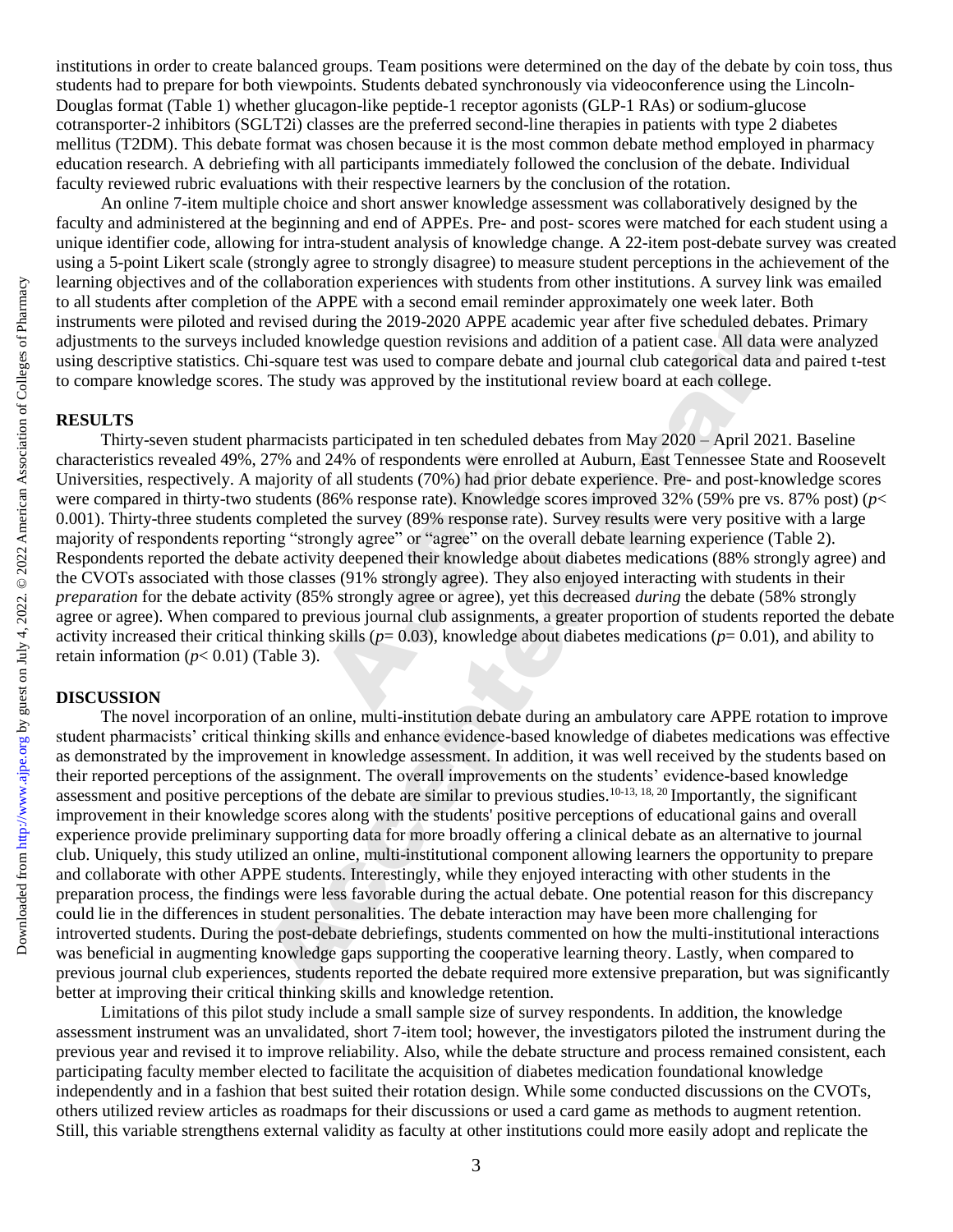debate while using a variety of techniques to bolster background knowledge. This investigation lacked a comparator group which makes it impossible to determine whether the debate itself or the time spent with faculty reviewing CVOTs beforehand led to the improved knowledge. This difference may have also accounted for the nonsignificant difference found in students' perception of confidence in primary literature evaluation (Table 3), although all students reported previous completion of at least one traditional journal club assignment. In addition, the lack of a journal club compactor group during the rotation may lead to recall bias. Finally, the variability of college participation for each debate was due to a lack of academic APPE calendar consistency. Despite these limitations, the results presented justifies greater exploration of incorporating debates into experiential education. Future endeavors may expand upon this pilot project through inclusion of a journal club comparator arm, standardization of the pre-debate CVOT foundational knowledge preparation, and greater evaluation of the benefits and limitations of the multi-institution collaboration.

Given our findings, we have noted several areas for further improvements. The student orientation process to the debate could ideally be conducted virtually with all participating students. Although this would be challenging given the off-cycle start to APPEs among the institutions, it would verify consistent provision of information to all participants. This would also allow for students to initially meet earlier during their rotations across the institutions. Alternatively, asynchronous pre-recordings of foundational content could be shared across schools to reduce the scheduling conflicts and reduce faculty workload. Additionally, the knowledge assessment tool needs to be expanded beyond 7-item questions and more application-based questions should be incorporated. An objective structured clinical examination (OSCE) could also be created to assess application of direct patient care skills. Finally, adding more assessment questions aimed at the multiinstitutional collaboration could also be helpful in justifying the coordination of individual school calendars. So the collect determined by conducted virtually with all participating students. Although this would be abalenged work and a particular some the internal material content during their rotations care the institutions,  $\frac$ 

#### **CONCLUSION**

Our preliminary results suggest the incorporation of an online, multi-institutional debate as an alternative to journal clubs during APPE rotations was well received. Future goals are to improve the assessment instruments and incorporate a comparator. Further research is warranted on the impact of the multi-institutional debate and how to best deliver it during the APPEs of a pharmacy curriculum. the incorporation of an online, if<br>received. Future goals are to im-<br>the on the impact of the multi-i-<br>his assistance in proofreading of

### **ACKNOWLEDGEMENT**

The authors thank Dr. Ralph Lugo for his assistance in proofreading of this manuscript.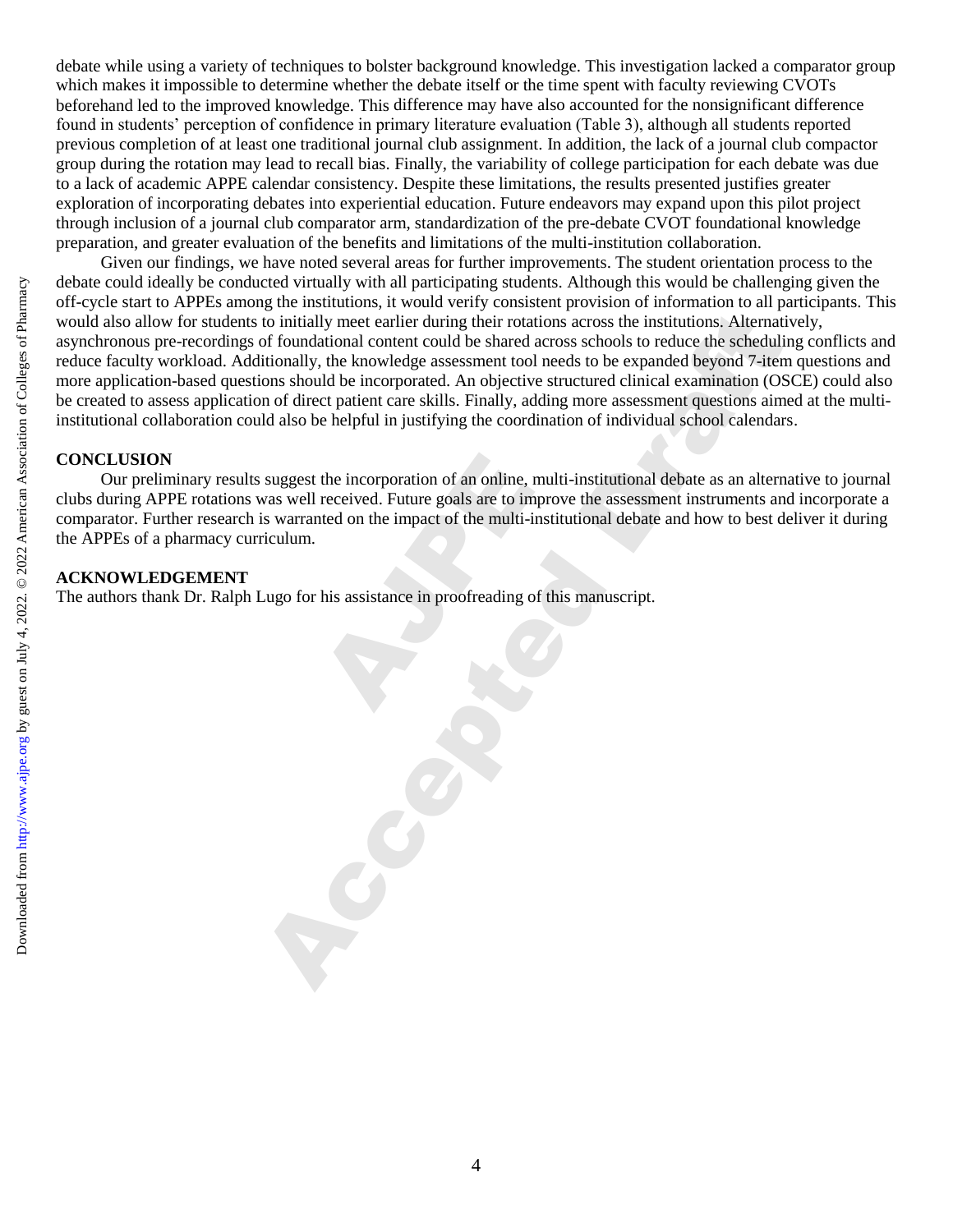## **REFERENCES**

- 1. Medina MS, Plaza CM, Stowe CD, et al. Center for the Advancement of Pharmacy Education 2013 educational outcomes. *Am J Pharm Educ*. 2013;77(8):162.
- 2. Accreditation Council for Pharmacy Education. Accreditation Standards and Key Elements for the Professional Program in Pharmacy Leading to the Doctor of Pharmacy Degree ("Standards 2016"). Published February 2015. [https://www.acpe-accredit.org//pdf/Standards2016FINAL.pdf](https://www.acpe-accredit.org/pdf/Standards2016FINAL.pdf) Accessed July 2nd 2021.
- 3. Pittenger AL, Chapman SA, Frail CK, Moon JY, Undeberg MR, Orzoff JH. Entrustable Professional Activities for Pharmacy Practice. *Am J Pharm Educ*. 2016;80(4):57.
- 4. Persky AM, Medina MS, Castleberry AN. Developing critical thinking skills in pharmacy students. *Am J Pharm Educ*. 2019;83(2):7033.
- 5. Arif SA, Gim S, Nogid A, Shah B. Journal clubs during advanced pharmacy practice experiences to teach literature-evaluation skills. *Am J Pharm Educ*. 2012;76(5):88.
- 6. Burris JN, Frederick EK, Malcom DR, Raake S, Shin M, Daugherty KK. Impact of a Journal Club Elective Course on Student Learning Measures. *Am J Pharm Educ*. 2019;83(7):6827.
- 7. Helmer RS, Scalese MJ. Up for Debate: re-envisioning the journal club with an article-centric student debate. *Innov Pharm.* 2018;9(4):10.24926/iip.v9i4.1378.
- 8. Luc JGY, Nguyen TC, Fowler CS, et al. Novel debate-style cardiothoracic surgery journal club: results of a pilot curriculum. *Ann Thorac Surg*. 2017;104(4):1410-1416.
- 9. Nisly SA, Kingdon LK, Janzen KM, et al. Using debates to mimic clinical discussion in experiential education. *Innov Pharm.*. 2017;12;8(4):Article 9.
- 10. Dy-Boarman EA, Nisly SA, Costello TJ. It's no debate, debates are great. *Curr Pharm Teach Learn.* 2018;10(1):10-13. Tricle 9.<br>
Sostello TJ. It's no debate, debate.<br>
R, et al. Using debate to teach p<br>
on R, Lewis M. Active learning<br>
Educ. 2015;79(2):25.<br>
use of debates as an active learn<br>
Teach Learn. 2017;9(3):433-44(<br>
Evaluation of a M
- 11. Hanna LA, Barry J, Donnelly R, et al. Using debate to teach pharmacy students about ethical issues. *Am J Pharm Educ*. 2014;78(3):57.
- 12. Lampkin SJ, Collins C, Danison R, Lewis M. Active learning through a debate series in a first-year pharmacy self-care course. *Am J Pharm Educ*. 2015;79(2):25.
- 13. Peasah SK, Marshall LL. The use of debates as an active learning tool in a college of pharmacy healthcare delivery course. *Curr Pharm Teach Learn*. 2017;9(3):433-440.
- 14. Viswesh V, Yang H, Gupta V. Evaluation of a Modified Debate Exercise Adapted to the Pedagogy of Team-Based Learning. *Am J Pharm Educ*. 2018;82(4):6278.
- 15. Moore KG, Clements J, Sease J, Anderson Z. The utility of clinical controversy debates in an ambulatory care elective. *Curr Pharm Teach Learn.* 2015;7(2):239-48.
- 16. Toor R, Samai K, Wargo R. Debate as an alternative method for medical literature evaluation. *Curr Pharm Teach Learn*. 2017;9(3):427-432.
- 17. Steuber T, Isaacs AN, Howard ML, Nisly SA. Evaluation of journal club versus clinical debate activities within pharmacy experiential education. *Am J Pharm Educ*. 2021 Jul 22:8562. doi: 10.5688/ajpe8562. Epub ahead of print. PMID: 34301550.
- 18. Johnson DW, Johnson RT. Cooperative learning: the foundation for active learning. In: Brito, SM, editor. Active Learning—Beyond the Future. London, United Kingdom: IntechOpen; 2019: 59-90. ISBN: 978-1-83962-244-1
- 19. Higbea A, Bald E, Isaacs AN, et al. Forging ahead from adaptations of teaching during the COVID‐ 19 pandemic: perspectives from multiple pharmacy programs. *J Am Coll Clin Pharm.* 2021;4(1):101-12.
- 20. Luc JGY, Fowler CS, Eisenberg SB, Estrera AL, Wolf RK, Choi CW, Lawton JS, Martin LW, Nesbitt JC, Reznik SI, Nguyen TC, Vaporciyan AA, Antonoff MB; Thoracic Education Cooperative Group (TECoG). Multi-Institutional Evaluation of a Debate-Style Journal Club for Cardiothoracic Surgery Trainees. Ann Thorac Surg. 2021 Sep 18:S0003-4975(21)01578-2. doi: 10.1016/j.athoracsur.2021.07.104. Epub ahead of print. PMID: 34547299. 3. Accepted Mrs. Colleges on Mrs. Note of Draft by thing a structure state of Dramis IN. Frederick EK, Malcon DR, Raades S. Shim A. Daugherty KK. Impact of Doutser on Student LEV american Association of Colleges of Draft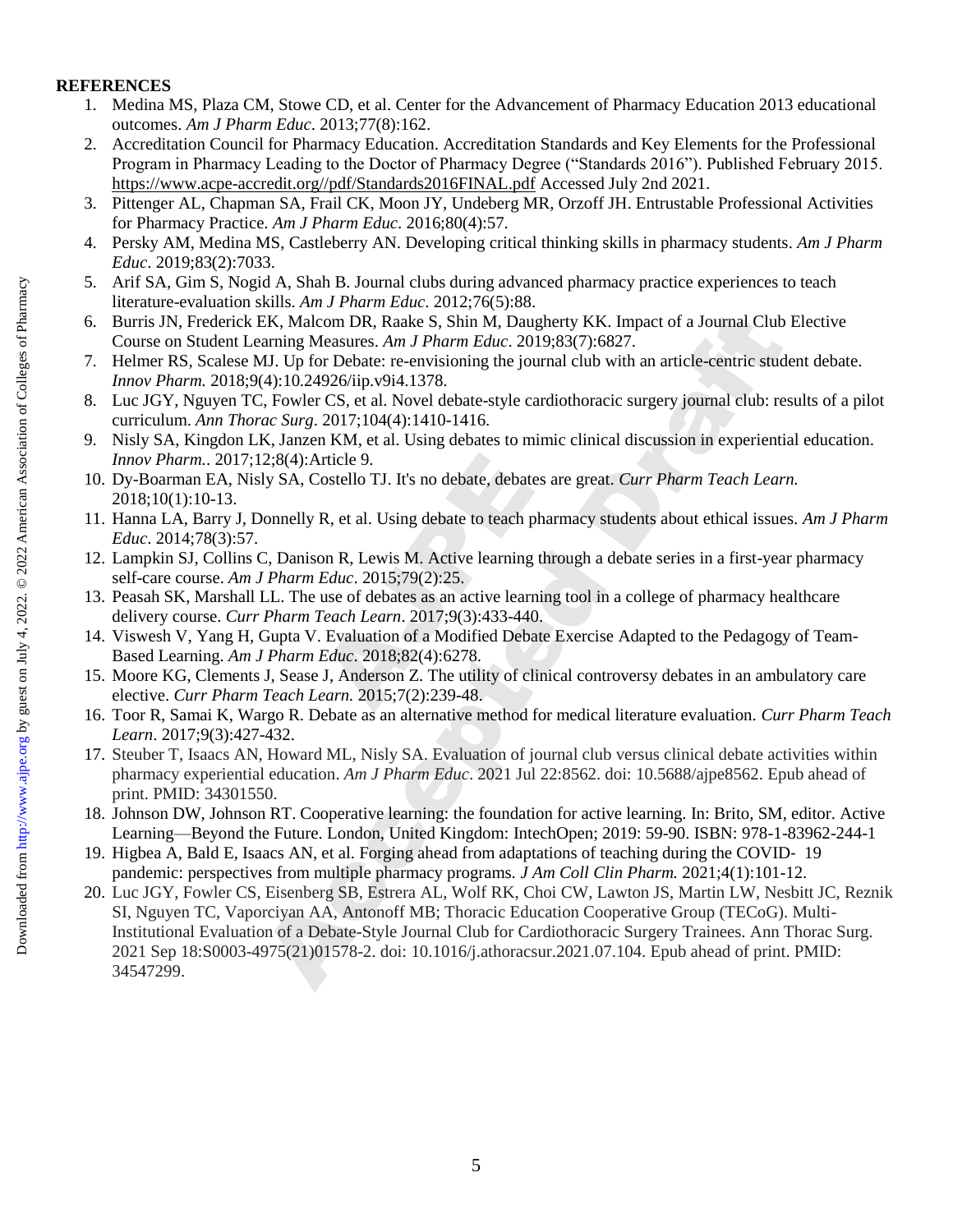| Category                                    | <b>Description of Activities</b>                                                                                                                                                                                                                                                                                                                                         | <b>Time</b>        |
|---------------------------------------------|--------------------------------------------------------------------------------------------------------------------------------------------------------------------------------------------------------------------------------------------------------------------------------------------------------------------------------------------------------------------------|--------------------|
| Opening<br>Arguments                        | Student introductions including names of colleges represented and the<br>medication class to promote as second-line for the treatment of T2DM<br>after metformin. The argument clearly states the favored position and is<br>supported by evidence-based outcomes. Negative outcomes of the other<br>medication class can be introduced to further support the position. | 4 minutes per team |
| Work Period                                 | Student teams are sent to breakout rooms to discuss and collaborate on<br>how to rebut any information presented by opposing team                                                                                                                                                                                                                                        | 4 minutes total    |
| Rebuttal                                    | Refute opponent's argument and identify any errors or omissions. Offer<br>new evidence, if applicable, to support contentions.                                                                                                                                                                                                                                           | 3 minutes per team |
| Question and<br>Answer                      | Open debate period where students and/or faculty may directly ask<br>questions of the opponent.                                                                                                                                                                                                                                                                          | 10 minutes total   |
| Closing<br>Arguments                        | Summarize the favored position and why it is more important than the<br>opponent's position. Remind the audience of any arguments your<br>opponent did not discuss or were conceded. End with a strong appeal to<br>adopt the favored position.                                                                                                                          | 2 minutes per team |
| Post-Debate                                 | Open discussion among the participants on the debate assignment and<br>how it compared to a journal club activity in terms of preparation time,<br>literature evaluation, development of critical thinking skills, and                                                                                                                                                   | No limit           |
| Debriefing<br>T2DM=Type 2 Diabetes Mellitus | knowledge retention                                                                                                                                                                                                                                                                                                                                                      |                    |
|                                             |                                                                                                                                                                                                                                                                                                                                                                          |                    |
|                                             |                                                                                                                                                                                                                                                                                                                                                                          |                    |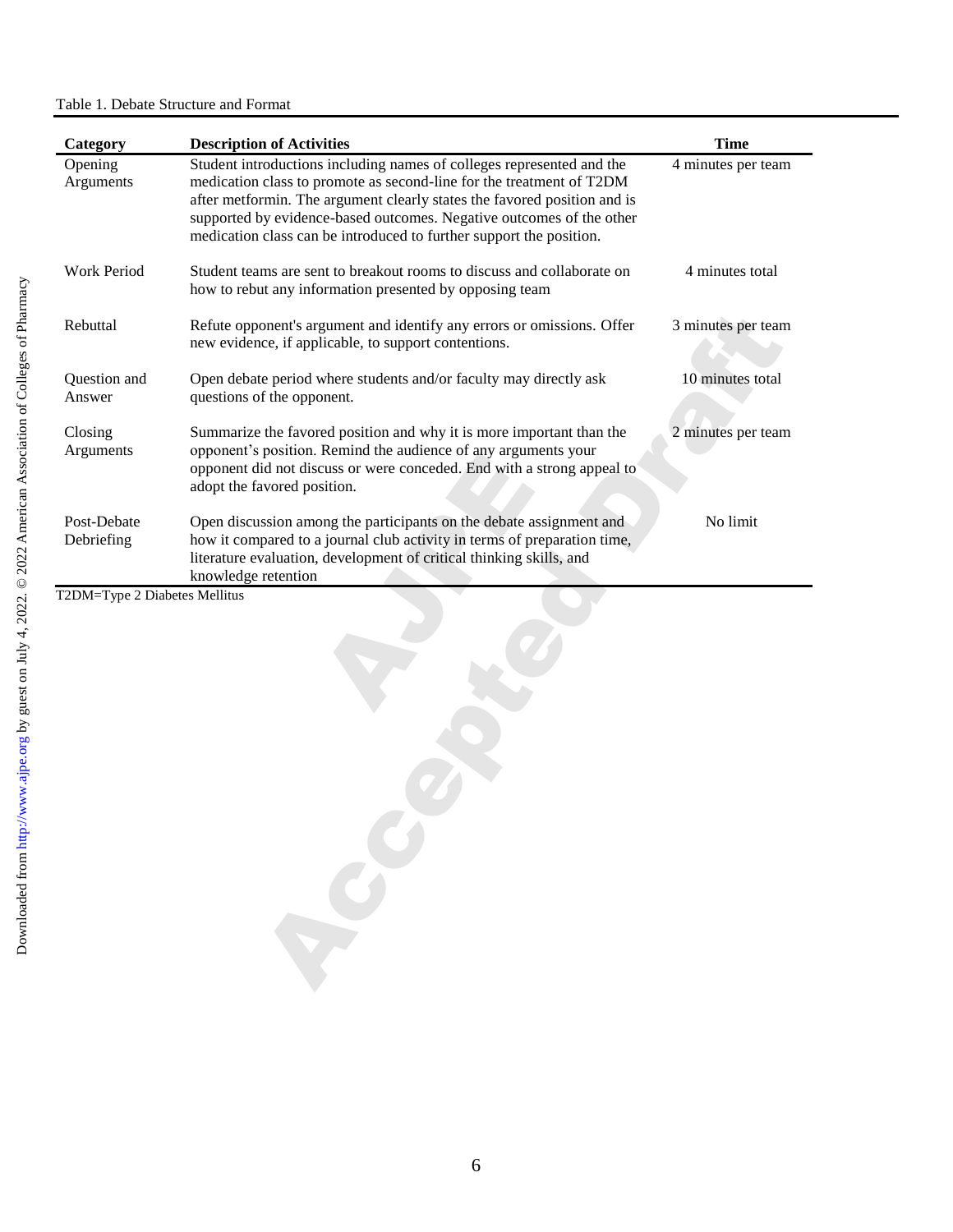| Table 2. Student Perceptions of Debate Preparation and Learning Experience (n= 33) |  |  |  |
|------------------------------------------------------------------------------------|--|--|--|
|                                                                                    |  |  |  |

| <b>Survey Item</b>                                                                                                                                                 | SA $(\%)$ A $(\%)$ N $(\%)$ |      |                  |                  | $D(%)$ SD $(%)$  |
|--------------------------------------------------------------------------------------------------------------------------------------------------------------------|-----------------------------|------|------------------|------------------|------------------|
| The debate was a helpful learning experience                                                                                                                       | 70.0                        | 30.0 | $\boldsymbol{0}$ | $\boldsymbol{0}$ | $\boldsymbol{0}$ |
| I gained new knowledge about CVOTs for antihyperglycemic<br>medications                                                                                            | 90.9                        | 9.1  | $\boldsymbol{0}$ | $\boldsymbol{0}$ | $\boldsymbol{0}$ |
| I gained a deeper understanding of GLP-1 RA and SGLT2 inhibitor<br>class of medications                                                                            | 87.9                        | 12.1 | $\boldsymbol{0}$ | $\boldsymbol{0}$ | $\boldsymbol{0}$ |
| I enjoyed interacting with other student pharmacists to prepare<br>for the debate                                                                                  | 63.6                        | 21.3 | 12.1             | 3.0              | $\theta$         |
| I enjoyed interacting with students from other colleges of<br>pharmacy during the debate                                                                           | 39.4                        | 18.2 | 39.4             | 3.0              | $\theta$         |
| I prefer a team debate structure over individual debate structure                                                                                                  | 60.6                        | 21.2 | 18.2             | $\mathbf 0$      |                  |
| I felt the pre-debate PowerPoint assignment helped prepare<br>me for the debate                                                                                    | 63.6                        | 36.4 | $\boldsymbol{0}$ | 0                | $\boldsymbol{0}$ |
| I felt prepared to defend my team's position (either GLP-1 RA or<br>SGLT2 inhibitors) for the debate<br>I felt prepared to argue against the other team's position | 54.5                        | 45.5 | $\overline{0}$   | $\boldsymbol{0}$ | $\boldsymbol{0}$ |
| (either GLP-1 RA or SGLT2 inhibitors)<br>I spent more time preparing for the debate as compared to a                                                               | 51.5                        | 45.5 | 3.0              | $\boldsymbol{0}$ | $\boldsymbol{0}$ |
| traditional journal club                                                                                                                                           | 45.5                        | 36.3 | 9.1              | 9.1              | $\boldsymbol{0}$ |
| CVOT=cardiovascular outcome trial; GLP-1 RA=glucagon-like peptide-1 receptor agonist; SGLT2=sodium-glucose cotransporter-2                                         |                             |      |                  |                  |                  |
|                                                                                                                                                                    |                             |      |                  |                  |                  |